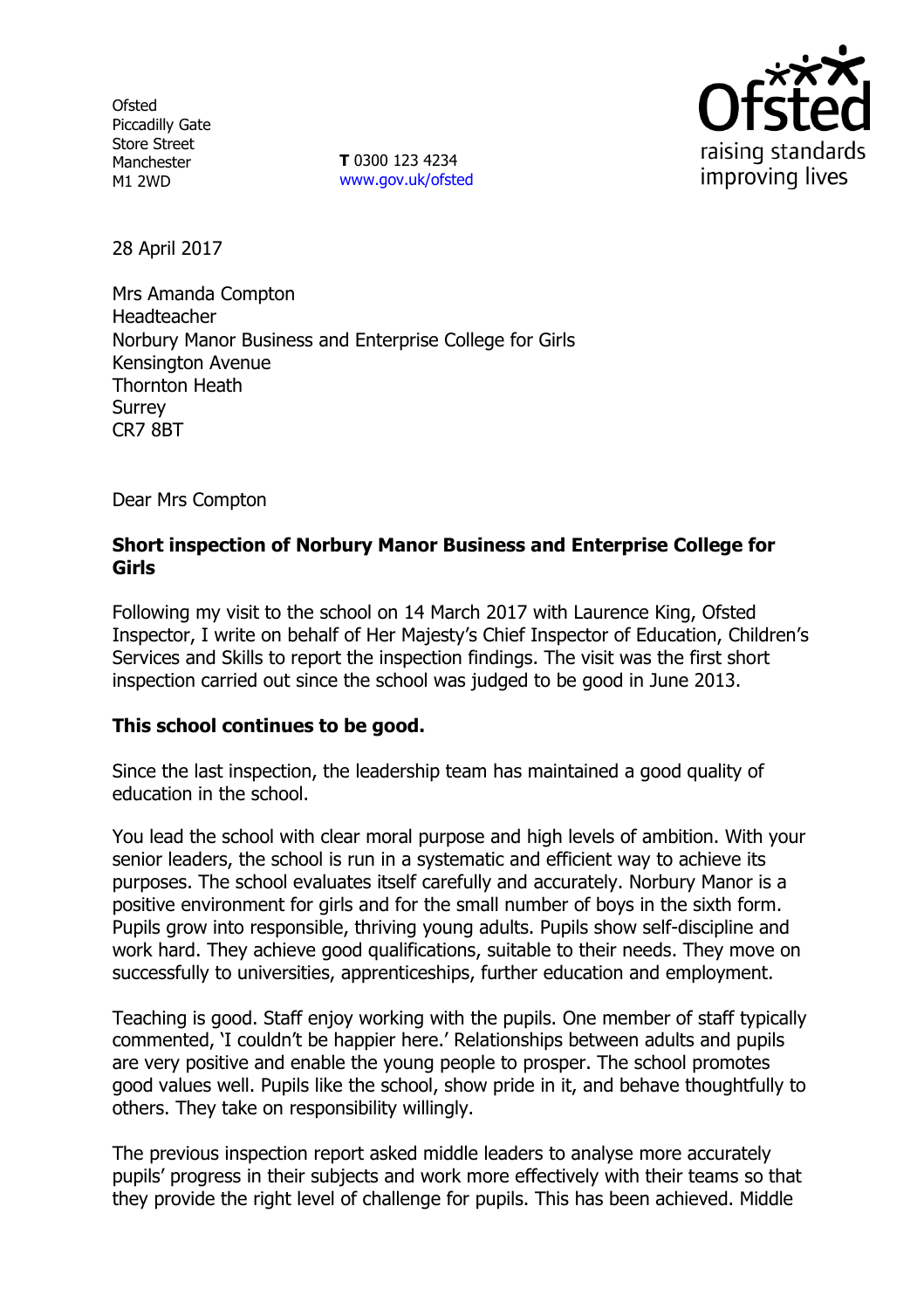

leaders do an effective job together in promoting good teaching and upholding the school's values and priorities.

At the same time, you recognise that teachers' expectations of pupils, although good, could be higher still. For example, while pupils sing accurately and well, more consistently demanding repertoire is possible. In modern foreign languages, staff sometimes do not use the target (foreign) languages themselves to give instructions or advice to pupils, when doing so would raise the level of challenge to pupils. In history, pupils sometimes do not get enough feedback about how to develop specifically their historical skills. There are similar examples across different subjects. These areas for further improvement towards excellence require 'raising the bar' in the content and teaching which are special to each subject, rather than more general improvements in teaching. You have planned staff training to help with this.

### **Safeguarding is effective.**

The school is a safe place. Pupils feel secure and well cared for. They are sure that staff will help them when needed, agreeing that 'teachers take notice of us'. Any rare cases of bullying or serious misbehaviour are dealt with quickly by staff, though some parents told inspectors that they felt the school is slow to contact them when there are problems. The rate of exclusion is low.

Pupils receive valuable teaching about keeping safe, including when online, which they understand clearly. They behave sensibly, carefully and thoughtfully.

The school has a clear culture of safeguarding. Its detailed policy is upheld well through strong systems. The leadership team ensures that all safeguarding arrangements, including those for staff recruitment, are fit for purpose and records are detailed and of high quality. Pupils' absences are carefully followed up. Staff are properly and regularly trained in all aspects of safeguarding and child protection. They know how to look after pupils in different circumstances.

#### **Inspection findings**

- $\blacksquare$  Pupils continue to make good progress from when they join the school to when they take their GCSE examinations. This particularly applies to pupils who join the school with below-average attainment from primary school. These pupils make up ground quickly. Most pupils gain a good set of qualifications.
- Disadvantaged pupils do well. The school spends pupil premium funding effectively and creatively. In 2016, however, disadvantaged pupils did not do as well as expected at GCSE. This was not typical. The school has nevertheless learned lessons and made some sensible changes as a result.
- **Pupils really enjoy a broad and absorbing curriculum. They meet with Holocaust** survivors, for instance, which is a moving experience. They are taught to listen carefully and speak clearly. Pupils all take part in interesting lessons across a wide range of subjects and disciplines. For instance, philosophy, citizenship,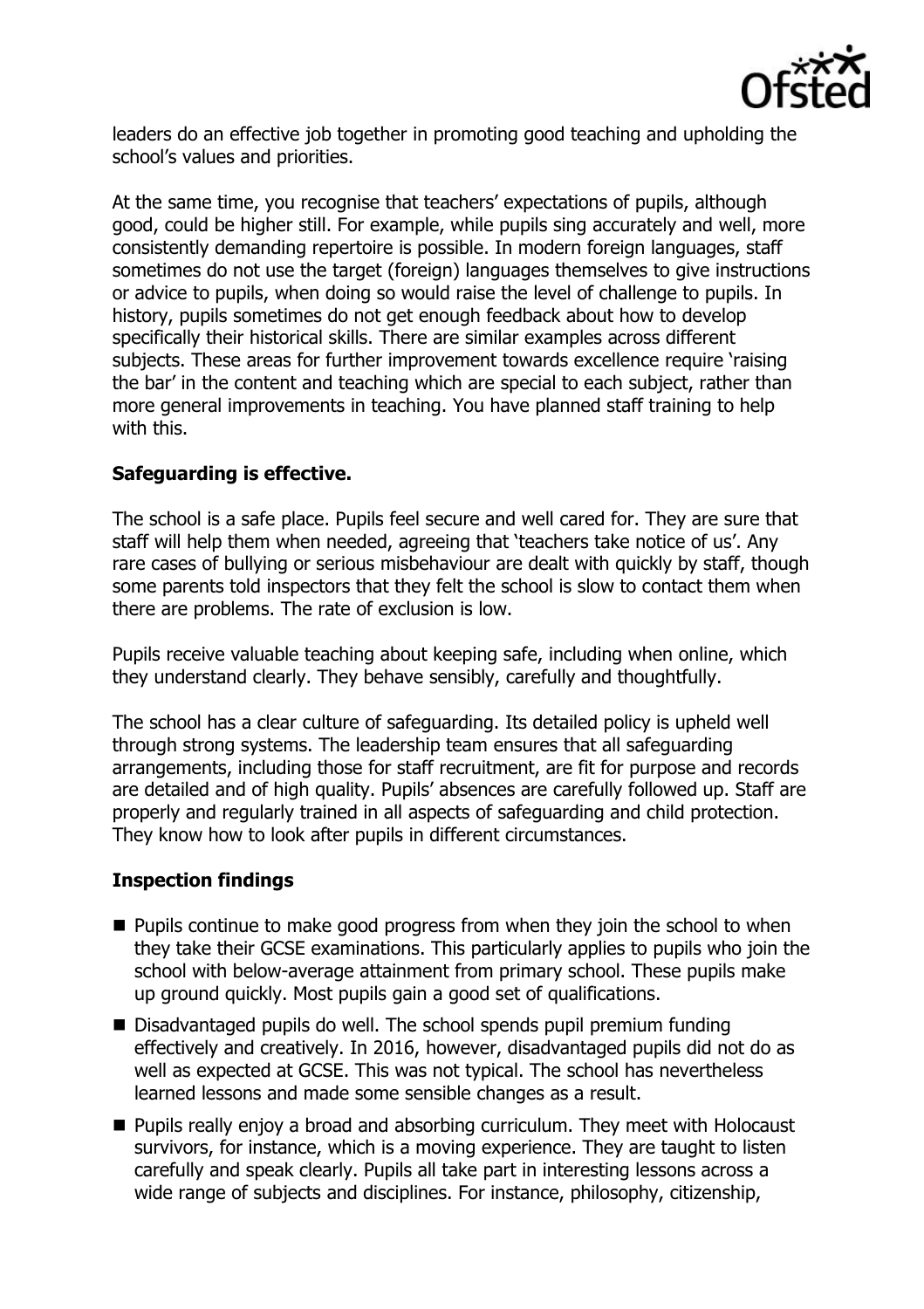

drama and dance are taught as discrete subjects in key stage 3. There is a wide range of options at GCSE.

- The school provides sharply targeted interventions for pupils who need extra help. Younger pupils receive good support with reading if they need it. Those who read to inspectors did so with confidence and accuracy.
- Staffing changes in the science department have led recently to weaker teaching there. This is noticed by pupils and parents. Leaders are addressing this assiduously and have made new appointments to the department, while still seeking a teacher of physics.
- The governing body is knowledgeable, well organised and effective. It supports and challenges school leaders usefully. Governors intend that the school must be inclusive and enable each pupil to 'discover what they're good at', hence the importance to them of breadth and depth in the range of subjects offered.
- Sixth-form students fare well in their A levels. The school offers a wide range of academic courses, with some relevant applied courses too. The options meet students' needs. Staff provide good, impartial guidance about courses available at the school and elsewhere. Most Year 11 pupils join the sixth form. They value the continuity from key stage 4 into post-16.
- $\blacksquare$  However, there is understandable concern among parents, staff and students because some courses have not run after being offered and options being made, due to what leaders consider small student numbers. These are mostly at A level and notably in the arts, physical education and design subjects. This leads parents, students and staff to believe that the school is not committed to these subjects. Students can lack confidence in choosing them, which leads to a 'chicken and egg' dilemma. This does not uphold the governors' and your good intentions.
- You recognise the problem. Senior leaders are seeking to address it by offering some courses through a local consortium of schools, with local authority support, but these have not yet begun.
- The school offers a wide range of well-attended extra-curricular activities in the arts and sports. A recent production of 'The Wizard of Oz' was very popular.

# **Next steps for the school**

Leaders and those responsible for governance should ensure that:

- $\blacksquare$  teaching staff, in all subjects, receive training and development to keep their subject-specific expertise very sharp and up to date, so that their already high expectations of pupils become still more sophisticated, leading to excellence
- the wide range of A-level options is reliably sustained to ensure that students' needs are met.

I am copying this letter to the chair of the governing body, the regional schools